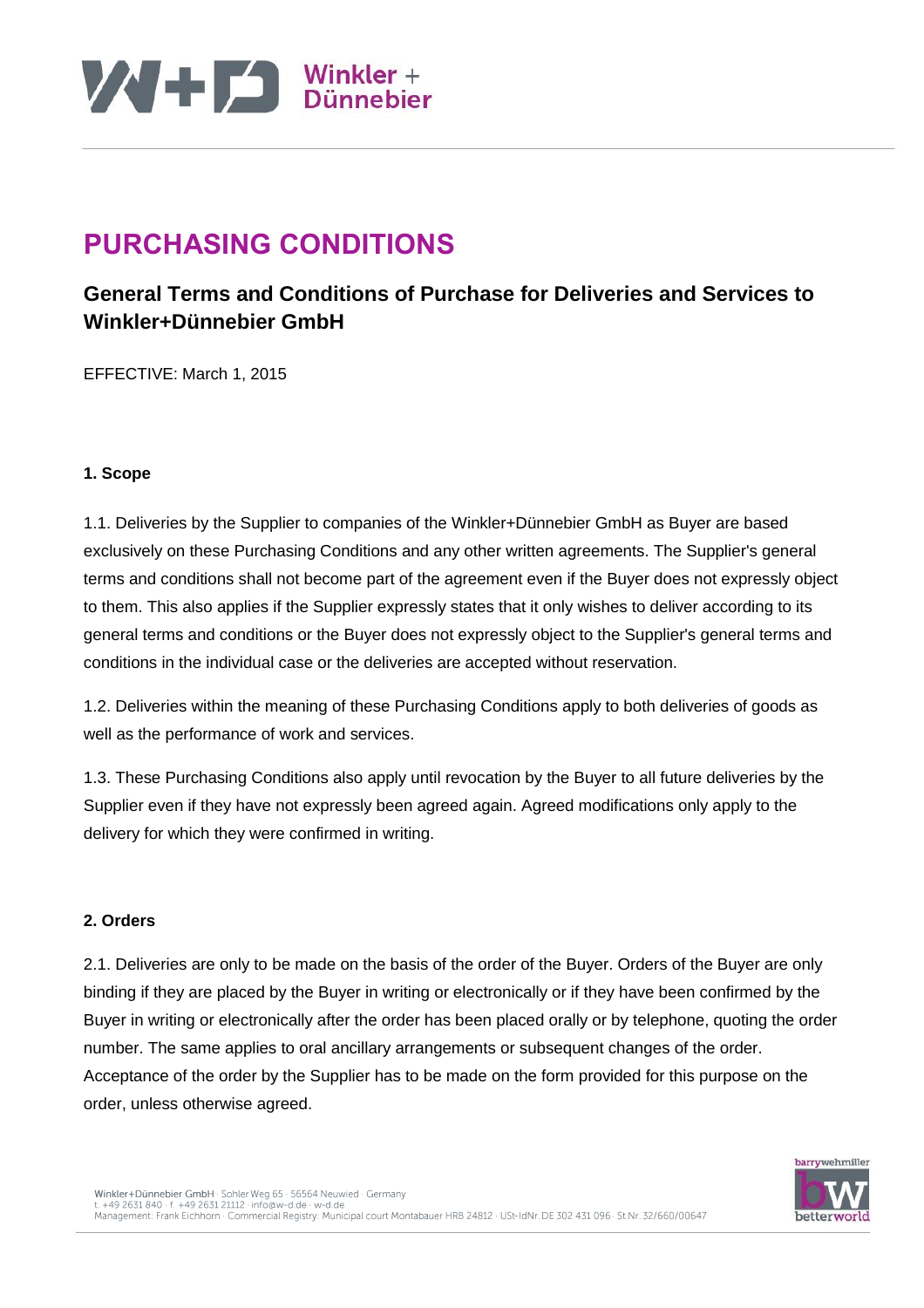# $\mathbf{W}$  +  $\mathbf{L}$  Winkler +

2.2. Acceptance of the order must be sent to the Buyer without delay, at the latest, however, five working days (the weekdays Monday to Friday are regarded as working days) after receipt of the order by the Supplier; otherwise the Buyer is entitled to cancel the order free of charge.

2.3. No rights can be derived against the Buyer from oral or telephone commitments, information, advice, etc. except in the case of gross negligence on the part of the Buyer. Such oral statements are only binding upon the Buyer if they have been confirmed in writing by the Buyer or if the Buyer demonstrably waived the written form.

2.4. The order number of the Buyer must be stated in all of the correspondence, on invoices and in shipping documents.

2.5. The Buyer can also demand changes to the order after acceptance by the Supplier if this is reasonable for the Supplier. Prices and delivery dates must be adapted appropriately in such a case if necessary.

2.6. The Supplier is not entitled to contract third parties with performance of the delivery as a whole or in significant parts without prior written approval of the Buyer.

2.7. The Supplier guarantees that both the delivery as well as spare parts can be supplied to the Buyer for 15 years from delivery on reasonable terms. If the Supplier intends to cease delivery or spare parts for it after expiry of the fixed period, the Supplier is obliged to inform the Buyer of this immediately in writing, giving it the opportunity to place a final order.

### **3. Delivery Scope**

3.1. The delivery scope is subject to the order placed by the Buyer.

3.2. Necessary protective equipment, certificates of origin and storage-, assembly and operating instructions and data sheets issued in the official EU languages must be included in delivery if necessary. The same applies to documents required for maintenance and repair of the delivery.

3.3. The Supplier undertakes to use eco-friendly products and processes within the framework of what is economically and technically feasible. The Supplier will issue a certificate of inspection free of charge for the goods delivered at the Buyer's request.

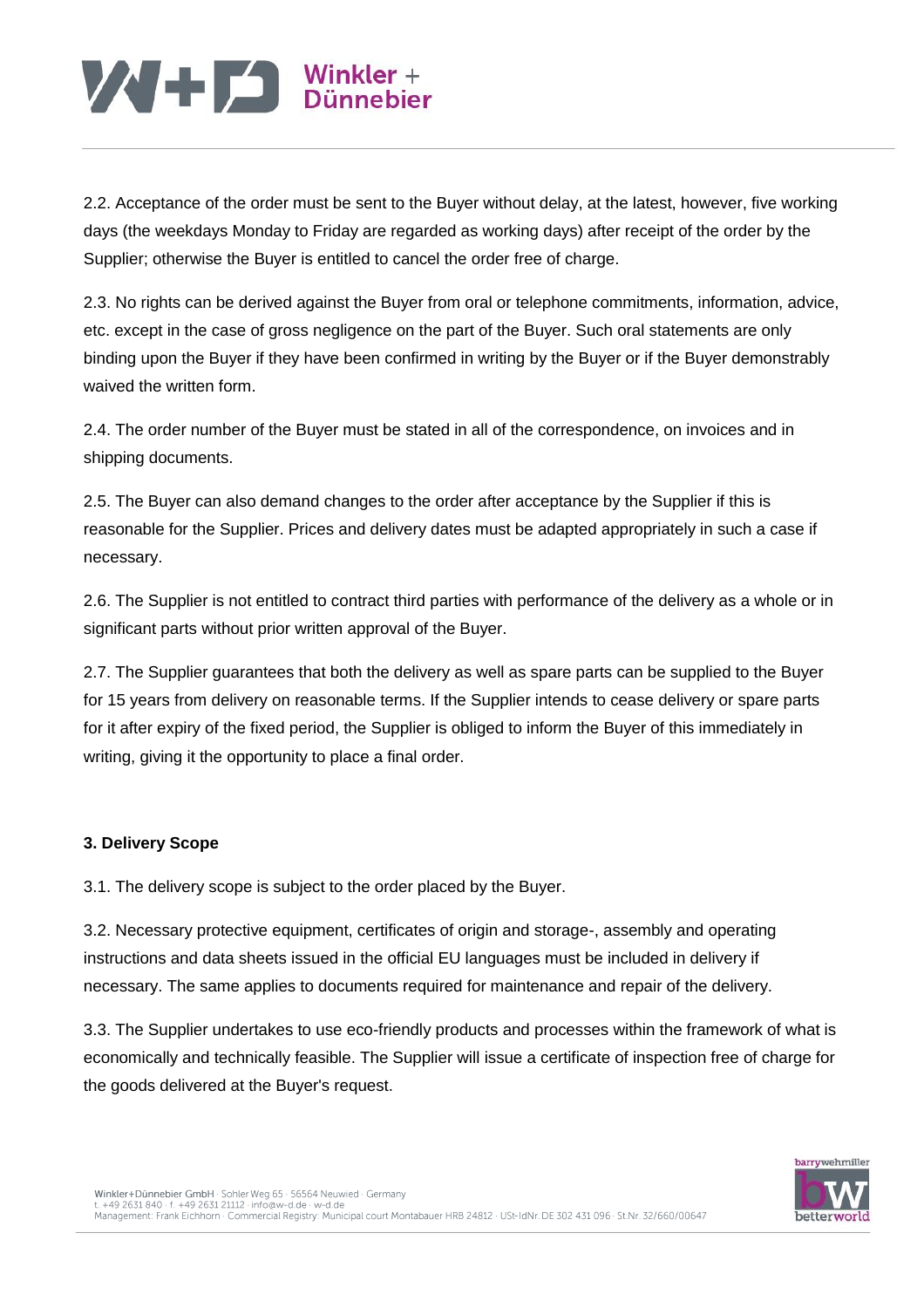#### **4. Delivery, Passage of Risk, Documents, Packaging**

4.1. Delivery has to be made duty paid, including proper packaging, DDP (Incoterms 2010) stated destination unless otherwise agreed in writing. If a destination has not been stated, the destination is the registered office of the Buyer.

4.2. The passage of risk depends on the Incoterms agreed.

4.3. Each delivery must be notified to the Buyer at the latest upon shipment with a shipping note. Partial deliveries are only permissible with prior approval of the Buyer.

4.4. Proper delivery papers / documents must be included with each delivery. These must detail the object, order items, quantity, weight, packaging, dispatch method and marking and job and order number of the Buyer. Regulations regarding the shipment of hazardous goods must be observed; in particular, hazardous goods must be labeled as such. The Supplier bears the consequences of delivery papers / documents that are incorrect, incomplete or arrive late.

4.5. Delivery is made properly packaged. Unnecessary and non-eco-friendly packaging must be avoided. The Buyer is entitled at its discretion to return the packaging to the Supplier at the latter's expense, use or dispose of it. The Supplier shall reimburse the Buyer two-thirds of the invoice value for separately invoiced packaging upon return provided it is in good condition.

### **5. Delivery Date, Contractual Penalty, Substitute, Performance**

5.1. Delivery dates and deadlines are binding. Receipt of the defect-free and complete delivery, rendering of the defect-free and complete services or, if agreed, the acceptance of the delivery or service by the Buyer at the stated destination is decisive for their observance.

Deliveries have to be made at customary business times. These must be requested from the Buyer.

5.2. Early delivery may only be made with written approval of the Buyer and does not affect the agreed payment date.

5.3. The Supplier must notify the Buyer in writing immediately of any foreseeable exceedance in the delivery dates and deadlines, stating reasons and the probable duration of the delay.

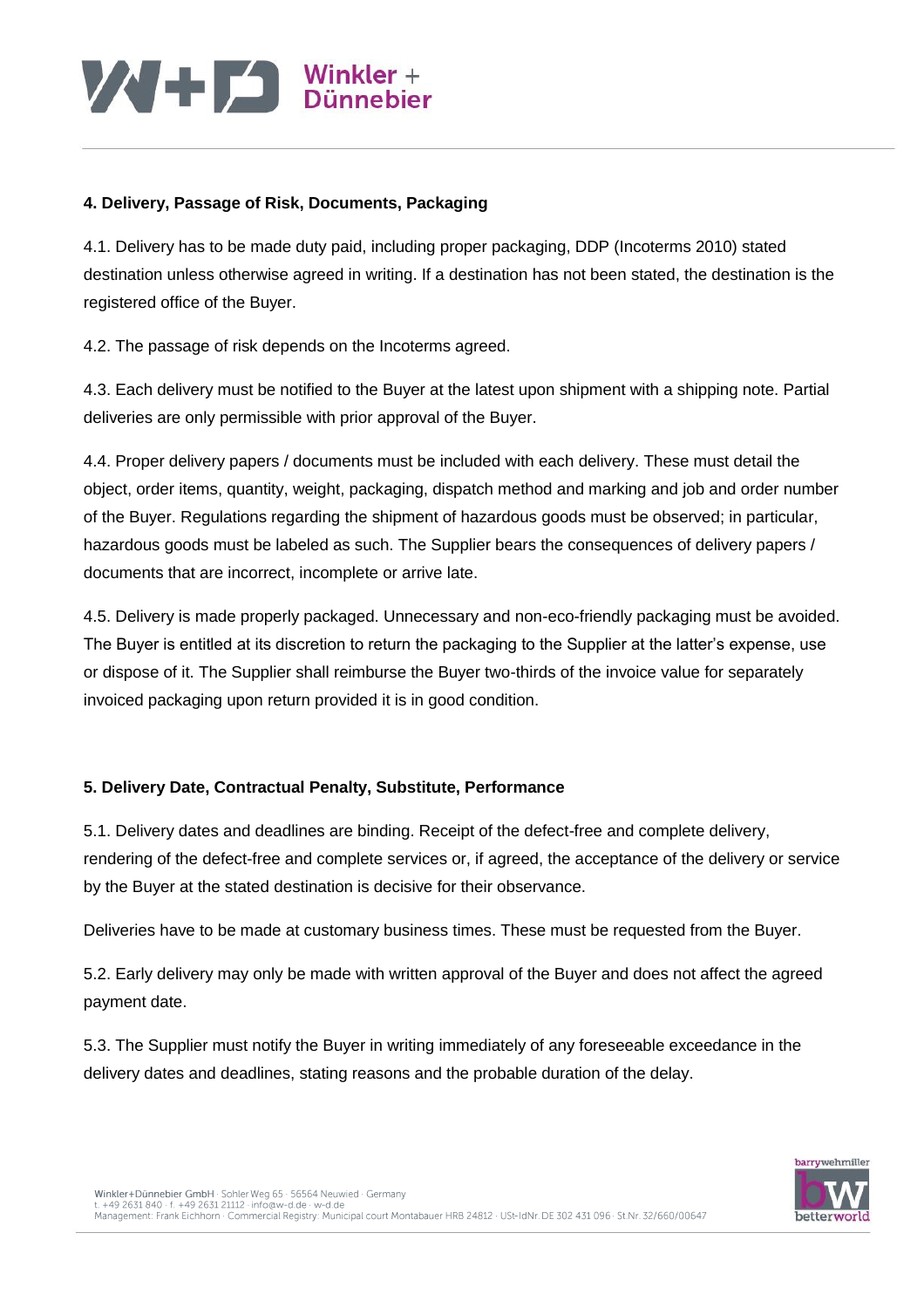5.4. In the event of exceeding the delivery dates and deadlines, the Buyer is entitled to payment of a contractual penalty. The contractual penalty is 0.5% of the order value per working day of delay, at most, however, 7% of the order value. The Buyer can reserve the right to assert the contractual penalty until the final payment is made.

5.5. After fruitless expiry of an appropriate period of grace (grace period) set by the Buyer, the Buyer is in addition entitled to have the delivery rendered by a third party at the expense of the Supplier. In this case the Supplier is obliged to surrender the documents required immediately to the Buyer. If intellectual property rights hinder the delivery by third parties, the Supplier is obliged to procure corresponding exemption from these rights immediately.

5.6. Otherwise, the rights of the Buyer are determined according to the statutory provisions in the event of exceeding the delivery dates and deadlines.

The acceptance of a delay in delivery by the Buyer does not constitute any waiver of claims for compensation.

### **6. Delivery Interruption and Rescission**

6.1. If circumstances for which the Buyer is not responsible lead to a closure or impairment of the operations of the Buyer or of a Buyer's customer for whom the delivery is intended, the Buyer duty to take delivery lapses for the duration of the closure or impairment of operations. In this respect, claims to damages on the part of the Supplier against the Buyer are excluded.

6.2. The Buyer is entitled to rescind the agreement either in whole or in part if the delivery can no longer be utilized from an economic viewpoint due to circumstances for which the Buyer is not responsible.

6.3. The Buyer is entitled to rescind the agreement either in whole or in part if there is cause. Cause exists in the case of natural disasters, import and export restrictions, strikes, lockouts or other operational disruptions, both at the Buyer as well as at the Supplier; in addition, in the event of cessation of payments by the Supplier and / or submission of an application for the opening of insolvency proceedings concerning the assets of the Supplier.

6.4. In addition, the Buyer is entitled to exercise the statutory rights of rescission.

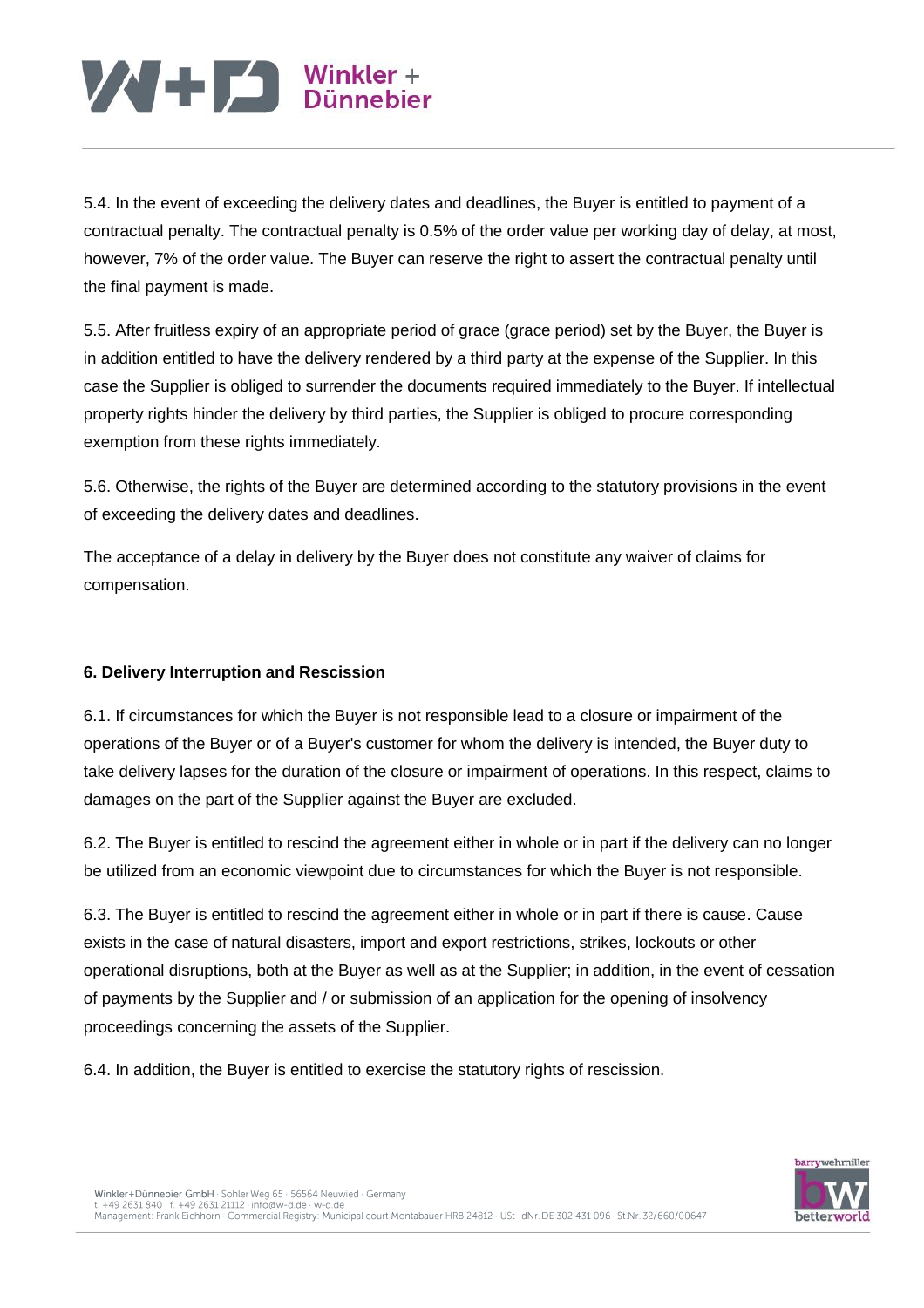6.5. If the Buyer rescinds the agreement either in whole or in part, the payment claims of the Supplier shall lapse. Down payments made must be reimbursed to the Buyer immediately and without deduction. There is no right of retention of the Supplier.

6.6. If the Buyer rescinds the agreement in the event of stoppage of payments and / or submission of an application for the opening of insolvency proceedings concerning the assets of the Supplier, the Buyer is entitled to make use of the equipment required for the continuation of the work or deliveries made previously by the Supplier in return for appropriate payment.

#### **7. Place of Performance**

Unless otherwise agreed in writing, the place of performance for all delivery obligations is the destination stated by the Buyer. If no such destination has been stated, the place of performance is the registered office of the Buyer.

#### **8. Prices**

8.1. The agreed prices are fixed prices and exclude additional charges of all kinds. Prices are DDP (Incoterms 2010) "delivered duty paid" to the destination stated in the order without the statutory general sales tax, including packaging unless otherwise agreed in writing. The price components must be shown separately by the Supplier.

8.2. Payment for visits, samples, patterns or the preparation of offers, projects, etc. is not granted by the Buyer.

### **9. Terms of Payment**

9.1. Payment is effected using the payment instruments at the Buyer's discretion.

9.2. The payment period begins upon receipt of a proper invoice in duplicate after completely rendered delivery or if agreed after acceptance of the delivery or service by the Buyer. Early delivery or partial delivery does not affect the payment period.

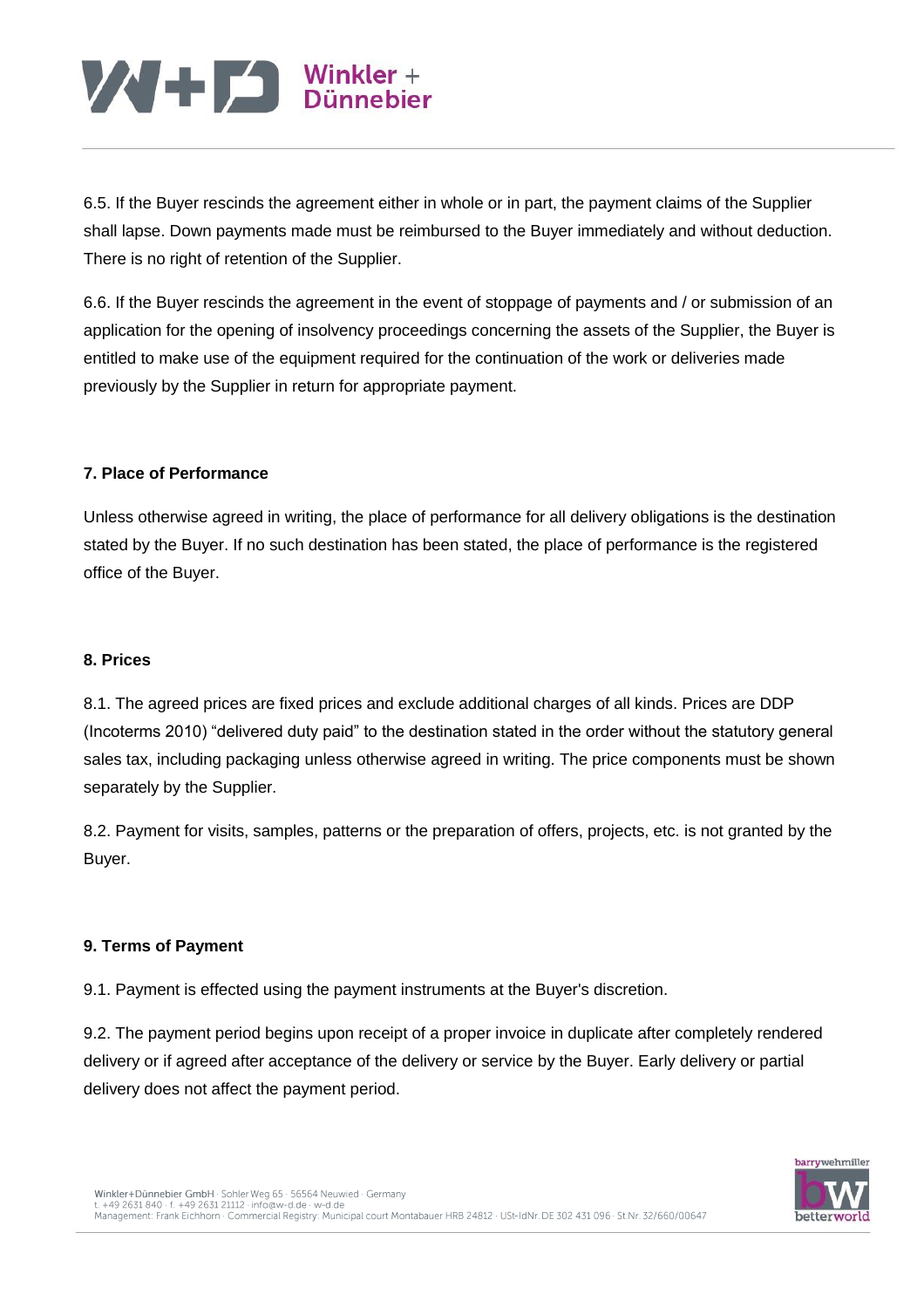9.3. A proper invoice must meet the statutory requirements and guidelines of the order. The latter include at least statement of the order number and other relevant details. Incorrect invoices are only regarded as received by the Buyer from the time of correction. Invoices must be issued in EUR unless otherwise agreed. Online invoices are only permissible with prior written approval of the Buyer.

9.4. Unless otherwise agreed in writing, payments are due 30 days after invoice receipt including a 3% discount or 60 days net. The cash discount is also permissible if the Buyer offsets or withholds payments on account of defects; the discount period begins after complete elimination of defects.

9.5. The Buyer shall not be deemed to be in default without warning.

9.6. The Buyer is entitled to rights of offsetting and retention to the statutory extent.

9.7. If payments must be made by the Buyer before delivery (down payments), the Supplier must provide corresponding bank guarantees issued by a German bank in favor of the Buyer before the Buyer effects payment.

9.8. Payments do not indicate acceptance of the delivery as being in accordance with the contract. Payments are made subject to subsequent claims.

### **10. Assignment, Pledging, Retention of Title**

10.1. The Supplier is not entitled without the approval of the Buyer to assign its claims vis-à-vis the Buyer or to have them collected by third parties. If the Supplier nevertheless assigns its claims to third parties or has them collected by third parties, the Buyer can at its discretion pay both to the Supplier as well as to the third parties with discharging effect.

With regard to the extended retention of title of pre-suppliers of the Supplier, the agreement of the Buyer to advance assignment is hereby considered to be given.

10.2. In the case of pledging, seizures or other dispositions by third parties with regard to deliveries owed by the Supplier, the Supplier must notify the Buyer immediately.

10.3. Retention of title on the part of the Supplier is only binding if agreed in writing separated from of the general terms and conditions of the Supplier in an individual agreement.

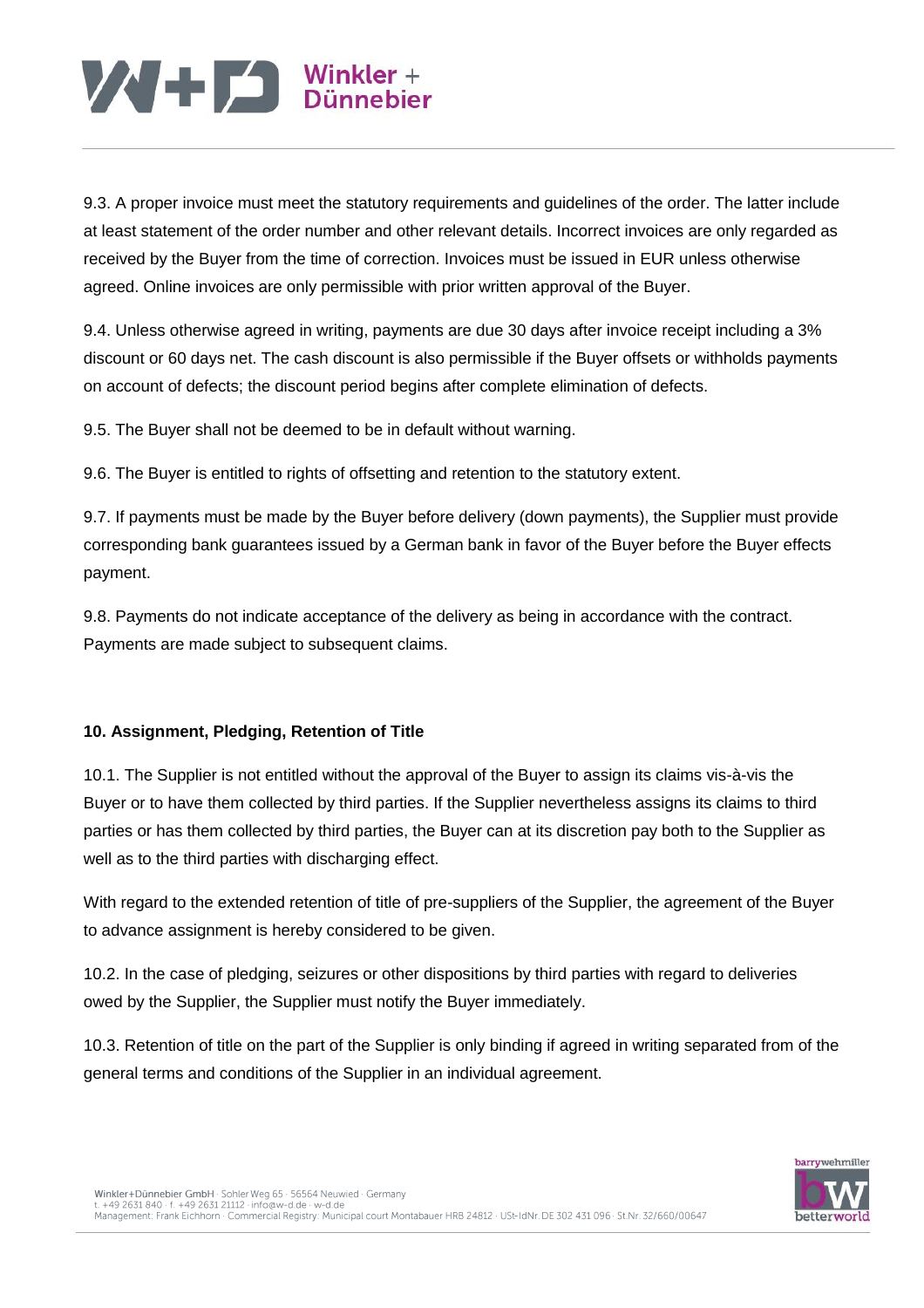Exercise of the retention of title by the Supplier is only possible in the case of prior rescission of the agreement.

#### **11. Guarantee**

11.1. The Supplier guarantees that all deliveries are free of defects, comply with the order and its specifications, are suitable for the intended use and application and correspond with the latest state-ofthe-art technology and the relevant national and international legal provisions including the regulations and guidelines of authorities, professional associations and trade associations. If the Supplier has reservations regarding the type of execution requested by the Buyer, it must notify the Buyer of this immediately in writing.

11.2. The guarantee period is 24 months unless otherwise agreed in writing.

The guarantee period begins with the start-up or final acceptance of the delivery. If start-up or final acceptance is not agreed, the guarantee period begins upon delivery to the Buyer.

In the case of deliveries which the Buyer resells, the guarantee period begins with the start-up or final acceptance by the Buyer's customer. If a start-up or final acceptance by the Buyer's customer is not agreed, the guarantee period begins with the delivery to the Buyer's customer.

The guarantee period ends at the latest 36 months after delivery to the stated destination.

11.3. The Buyer shall check the delivery within an appropriate period for apparent quality and quantity deviation. The Supplier shall be notified immediately of any defects ascertained.

The Supplier shall be notified of unapparent quality and quantity deviations as soon as these have been identified in the normal course of business. The notification is regarded as timely if made within a period of ten working days after identification of the defect.

11.4. The Buyer is only obliged to take samples in the case of mass deliveries. If this reveals that significant parts of the samples do not meet the contractual or legal requirements, the Buyer shall be released from additional inspection and is entitled to reject the entire delivery. The rejection of the delivery does not constitute any declaration of rescission of the agreement.

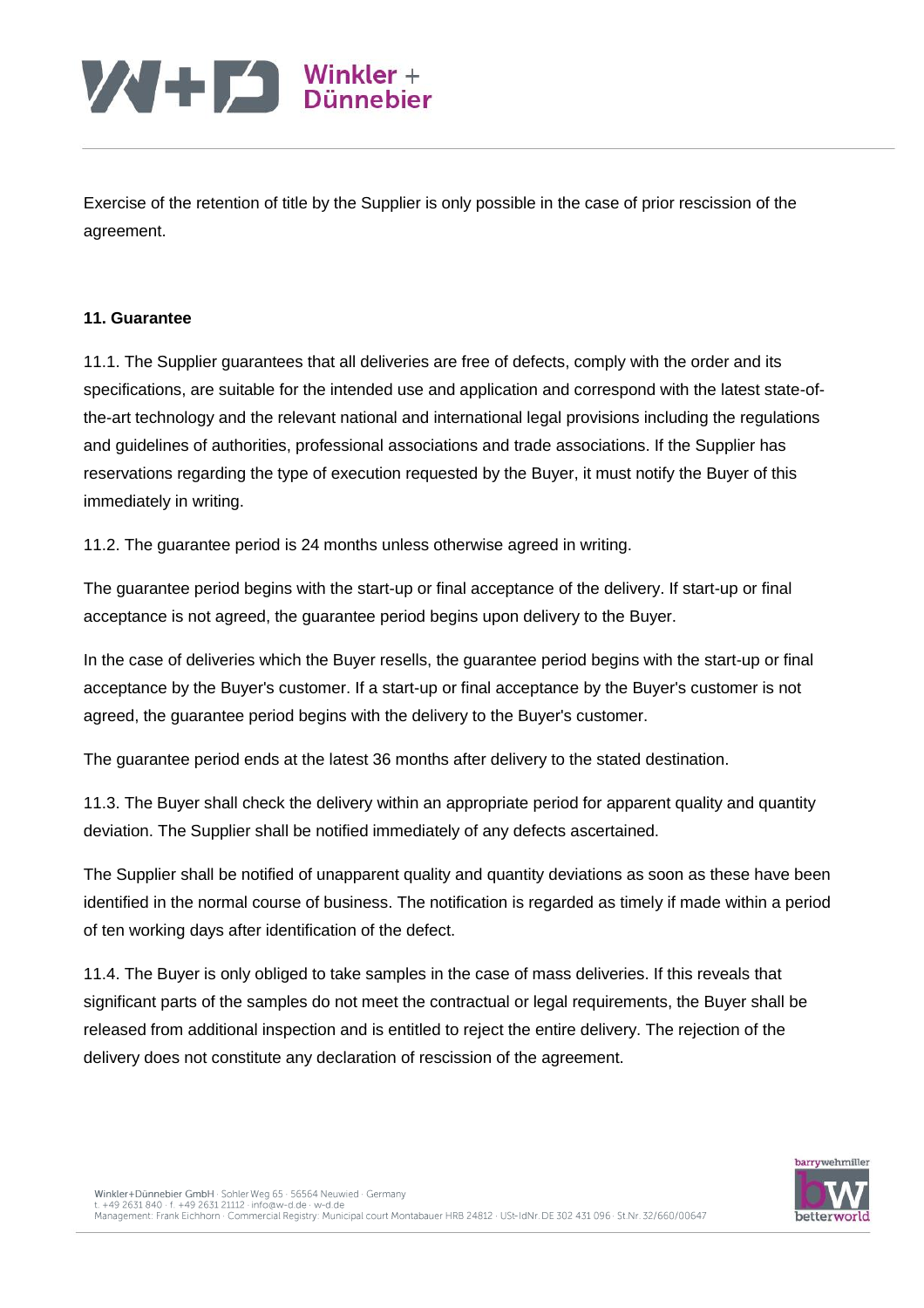11.5. In the event of defects occurring within the guarantee period, the Buyer is entitled to assert the legal guarantee claims at its discretion and in addition to demand reimbursement of expenses and damages from the Supplier.

The guarantee claims are statute limited after the expiry of 12 months beginning with the notification of defects.

11.6. The Supplier bears all expenses arising in connection with the identification and rectification of the defect, especially examination costs, costs for dismantling and installation, shipment, transport, work, material and travel costs. This also applies if the expenses increase as a result of the delivery item being taken to a location other than the stated destination.

11.7. If the Supplier does not meet the demand of the Buyer to rectify the defect within a grace period set by the Buyer, the Buyer is entitled to carry out the measures required itself or have them carried out by third parties at the expense of the Supplier. If setting a grace period is not essential, the Buyer also has this right without setting a grace period.

11.8. Measures to correct minor defects or to avoid disproportionally great damage or to avoid threats to operational safety at the Buyer or third parties may be carried out at the expense of the Supplier by the Buyer or by third parties contracted by the Buyer without prior consultation. The Buyer informs the Supplier immediately of the reason, nature and scope of these measures. This does not affect the guarantee obligation of the Supplier.

11.9. The guarantee period is extended by the duration of the interruption of use for deliveries or parts thereof which cannot be used by the Buyer for the duration of the defect and / or the defect rectification. For repaired or replacement deliveries or parts thereof, the guarantee period restarts at the time of the successful rectification of the defect.

### **12. Third-Party Rights**

12.1. The Supplier guarantees that the delivery is free of third-party rights. The Supplier undertakes to indemnify the Buyer and its customers from all damage and costs arising for the Buyer and its customers from non-observance of this guarantee.

The Supplier and Buyer will inform each other immediately of risks of a legal infringement or alleged legal infringements that emerges and take mutual action to oppose such claims.

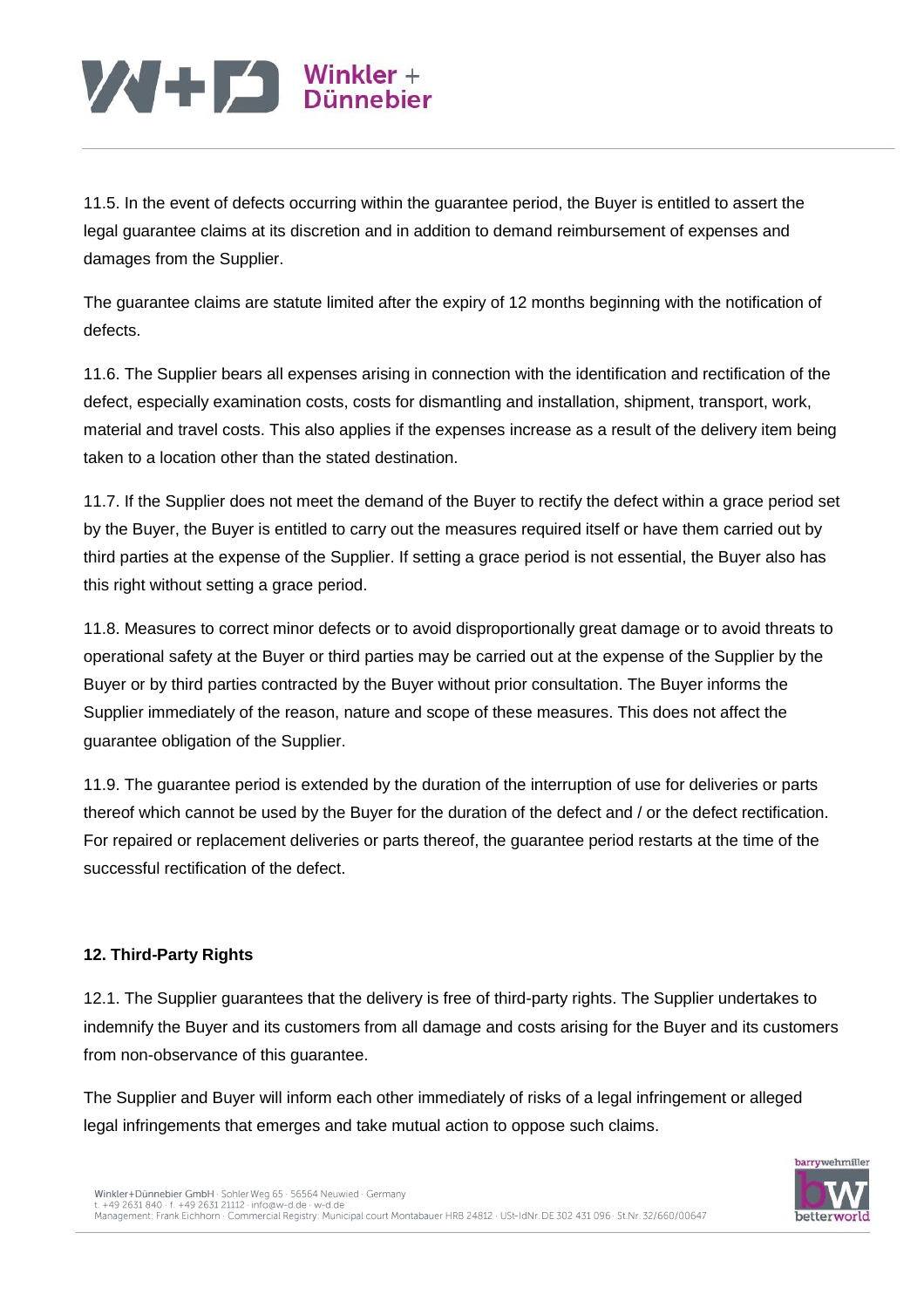12.2. If the third-party rights are infringed by contractual use of the delivery, the Buyer is entitled to acquire the necessary license rights from the holder of the rights at the expense of the Supplier. The Supplier is obliged to support the Buyer in out-of-court disputes with the holder of the rights and lawsuits filed by the latter.

Moreover, the rights of the Buyer are determined in the case of defects in title according to the legal provisions. The period of limitation for defects-in-title claims is ten years.

#### **13. Software**

13.1. The Buyer is entitled to use the software belonging to the delivery including documentation to the extent required for the contractual use of the delivery.

13.2. The Supplier shall check the software before its delivery and installation with up-to-date, standard virus protection programs for viruses, Trojans or other computer malware.

#### **14. Legal Requirements, Quality Assurance, Product Liability**

14.1. The Supplier is reminded that the Buyer sells its products worldwide.

The Supplier undertakes to observe the legal provisions applicable to the delivery at the destination, especially regarding accident prevention, industrial and machine safety and environmental protection.

14.2. The Supplier must carry out quality assurance corresponding to the technological state of the art, suitable in type and scope, and on request demonstrate this to the Buyer.

The Supplier will conclude a corresponding quality assurance agreement with the Buyer on request.

14.3. The Supplier must ensure through tests at its factory that the deliveries comply with the technical specifications of the Buyer and otherwise correspond with the provisions mentioned in section 14.1. The Supplier is obliged to keep records of the tests carried out and archive all inspection, measurement and test results for ten years. The Buyer is entitled at any time to inspect the documents and make copies.

14.4. The Supplier will label the delivery items to ensure that they can be permanently recognized as its products unless otherwise agreed in writing.

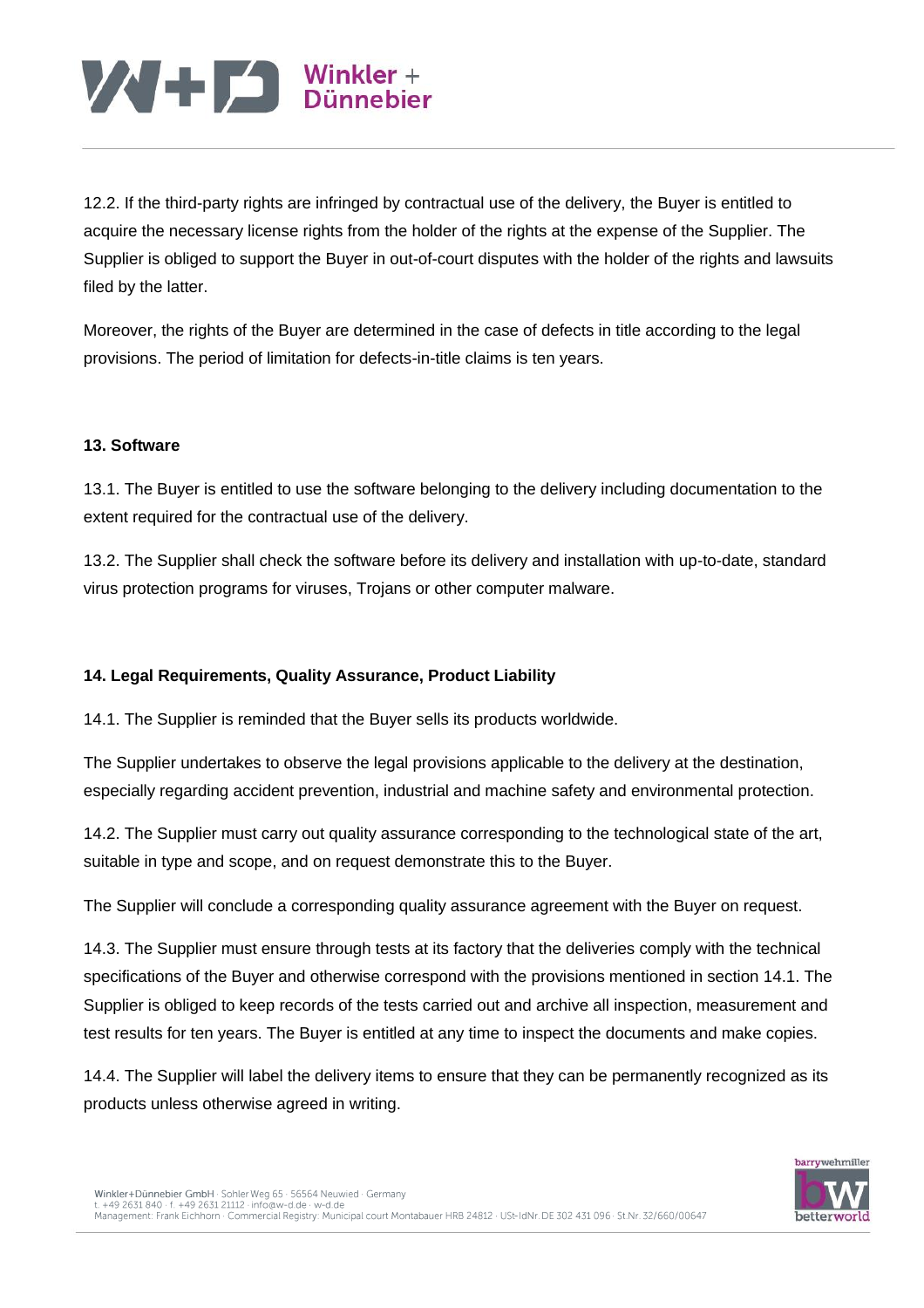14.5. If claims are asserted against the Buyer on account of the infringement of legal provisions, especially safety regulations, or on account of domestic or foreign product liability, the Supplier is obliged to indemnify the Buyer and its customers from all claims if this is due to the delivery of the Supplier. This indemnification also includes the costs of a precautionary recall. If possible and reasonable, the Buyer shall inform the Supplier of the content and scope of the recall measures to be carried out and provide the Supplier with the opportunity to comment thereon.

14.6. The Supplier shall take out adequate insurance against all risks arising from product liability, including the recall risk and presents the insurance policy to the Buyer on request.

14.7. The Supplier must notify the Buyer without being asked and immediately of changes in the composition of the processed material or structural design of its deliveries. The changes require the written approval of the Buyer. The Supplier and Buyer shall inform each other immediately of risks of injury or alleged cases of injury that become known and take mutual action to oppose corresponding claims.

### **15. Customs Law and Foreign Trade Legislation**

15.1. The Supplier undertakes to comply with the applicable national and international customs and foreign trade legislation (together "foreign trade law"). The Supplier must inform the Buyer in writing at the latest two weeks after delivery and in the case of changes immediately of all information and data which the Buyer requires to comply with foreign trade law in the case of export, import and re-export, in particular:

- all applicable export list numbers including the export control classification number pursuant to the US Commerce Control List (ECCN);
- the statistical goods number pursuant to the current goods allocation of the foreign trade statistics and the HS (Harmonized System) Code and
- Country of origin (non-preferential origin) and if requested by the Buyer, supplier declarations on the preferential origin (in the case of European suppliers) or certificates of preference (in the case of non-European suppliers).

All information and data designated previously are agreed as the constitution of the supply.

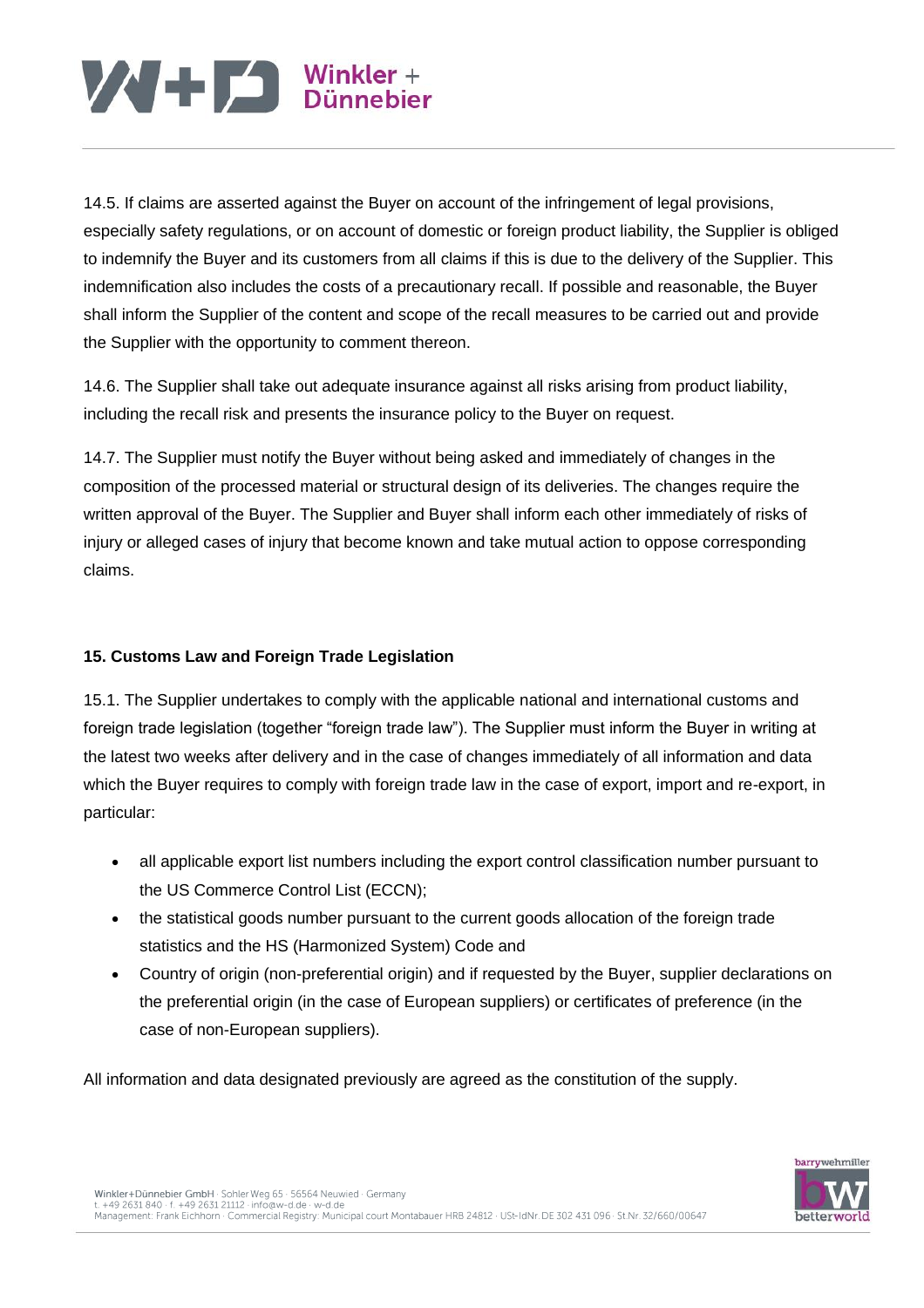15.2. If the Supplier infringes its obligations according to section 15.1, the Buyer is entitled to rescind the agreement and to assert all damage arising as a result. The Supplier indemnifies the Buyer in this respect.

### **16. Models, Tools, Documents, Advertising, Confidentiality**

16.1. Models, tools and installations made or procured at the expense of the Buyer by the Supplier become the property of the Buyer after payment. They must be treated carefully by the Supplier, labeled as the property of the Buyer and – if possible – stored separately from the other products of the Supplier and insured against loss and other damage at the expense of the Supplier. The manufacture and delivery of products and parts thereof produced using these models or tools or with these installations is permitted solely for the Buyer. At the Buyer's request, the Supplier must surrender the models, tools and installations free of the third-party rights to the Buyer without exception.

16.2. All drawings, plans, sketches and other technical documents and materials provided to the Supplier for the implementation of orders remain the property of the Buyer even in the case of processing. They must be returned immediately to the Buyer at any time on request and after implementation of the order without special request.

16.3. Documents and materials of the Buyer may only be used exclusively for the purposes of the Buyer and exclusively to the extent approved by the Buyer and may neither be duplicated nor made accessible to third parties without the prior written approval of the Buyer.

16.4. Orders of the Buyer and all associated commercial and technical details must be treated by the Buyer as business secrets.

16.5. The Supplier may only refer to the business relationship with the Buyer with written approval of the Buyer. The Supplier is not entitled to use trade names, logos or trademarks of the Buyer.

16.6. The Supplier is forbidden to present the delivery item especially manufactured or processed for the Buyer at fairs or make same accessible to third parties.